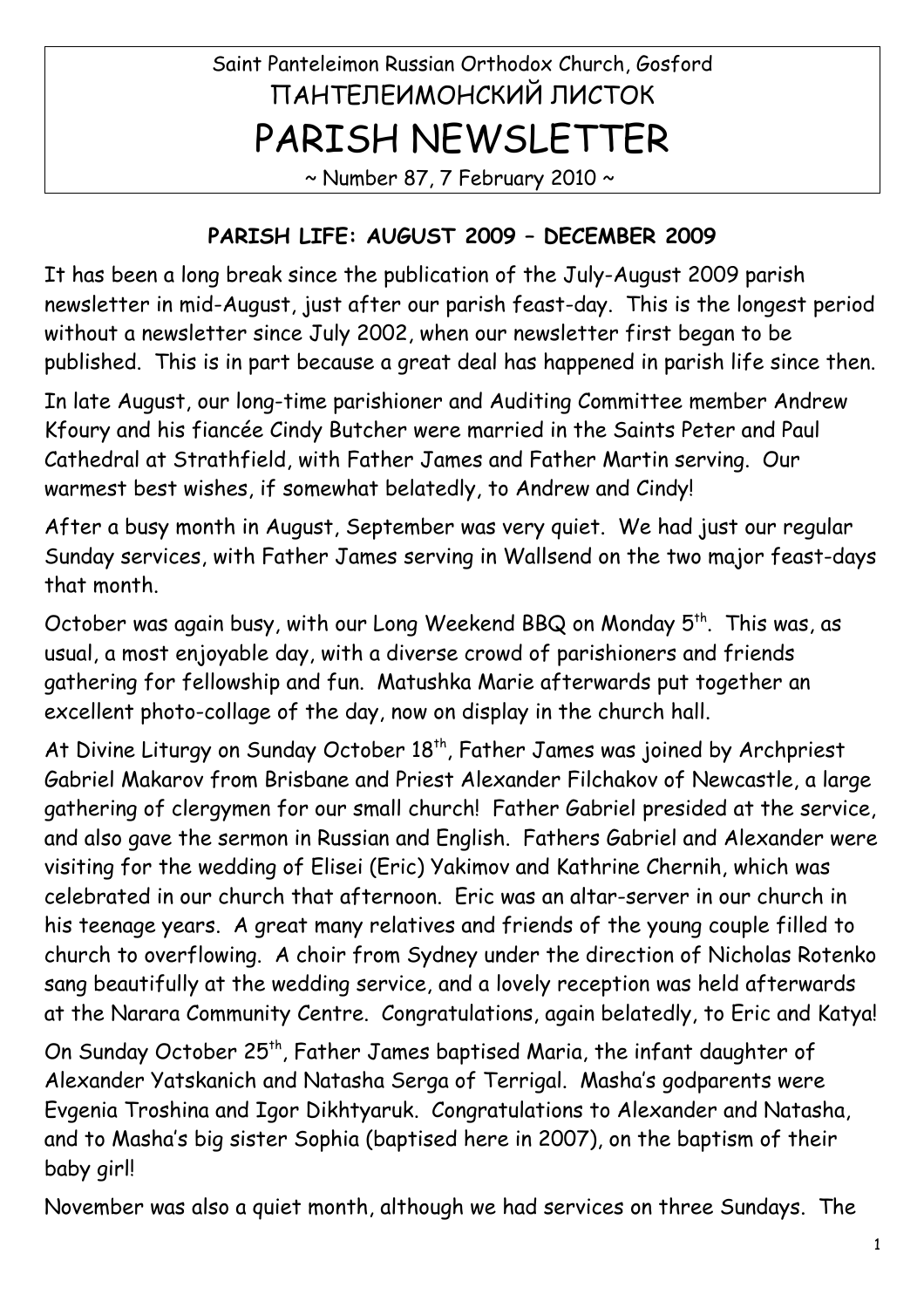last of these was an English-language Divine Liturgy on Sunday 29<sup>th</sup>, the feast of the Apostle and Evangelist Matthew, and the anniversary of Father James' ordination as deacon in 1998. Somewhat unusually for an English-language service, a great many people were present.

In December we had scheduled services on only one weekend, Saturday 19<sup>th</sup> and Sunday 20<sup>th</sup>. Our other Sunday service was at the Summer Camp, information concerning which can be found elsewhere in this newsletter.

On the evening of Wednesday December 9<sup>th</sup> Father James participated in services at the Cathedral in Strathfield to mark the 25<sup>th</sup> anniversary of Metropolitan Hilarion's consecration to the episcopate. A number of parishioners attended Divine Liturgy the following morning. At a festive banquet held in Vladyka's honour on the evening of December 10<sup>th</sup>, Father James, Father Martin and Matushka Tanya, Sophia Kfoury and Anna Carles represented our parish.

On the evening of Tuesday December 15<sup>th</sup> we were fortunate to receive the myrrhstreaming icon of the Mother of God, "Softener of Hardened Hearts", in our church. Archpriest George Lapardin and the custodians of the icon arrived with it from Newcastle just before 7.30pm, and were met at the church doors by Father James, Father Martin, and nearly 60 parishioners and friends. A moleben and akathist to the Mother of God were then served, following which all the faithful venerated the icon, were anointed with the myrrh, and received a small copy of it as a keepsake. This was a truly beautiful and prayerful service.

The service on Sunday December 20<sup>th</sup> was extremely well attended, with a great many children and adults receiving Holy Communion, and the choir sang beautifully. And so it was that parish life in 2009 finished on a high note.

At the end of December, Father James travelled to Melbourne to participate in the annual Diocesan Youth Conference and the concurrent Pastoral Conference. Amongst the youth participating in the conference were Sarah and Anna Carles from our parish. The 2010 youth conference is to be held in NSW, and there has been some suggestion that the Central Coast might be a suitable location!

Almost astonishingly, 2009 was our fifth full year here at West Gosford. It was yet another positive one in the life of our small parish. We began the year free of debt, and have managed to save this year over \$10,000 in what the Parish Council has designated our "Future Fund". We have had two successful parish camps, acquired a number of new icons and framed them and others, purchased books necessary for the Divine Services, conducted a Bible Study, and have welcomed many new faces into our community. Services have been well-attended. Glory to God for all things! We pray that He will continue to bless us in 2010, and beyond.

Much has already happened in 2010. For the sake of brevity, however, January 2010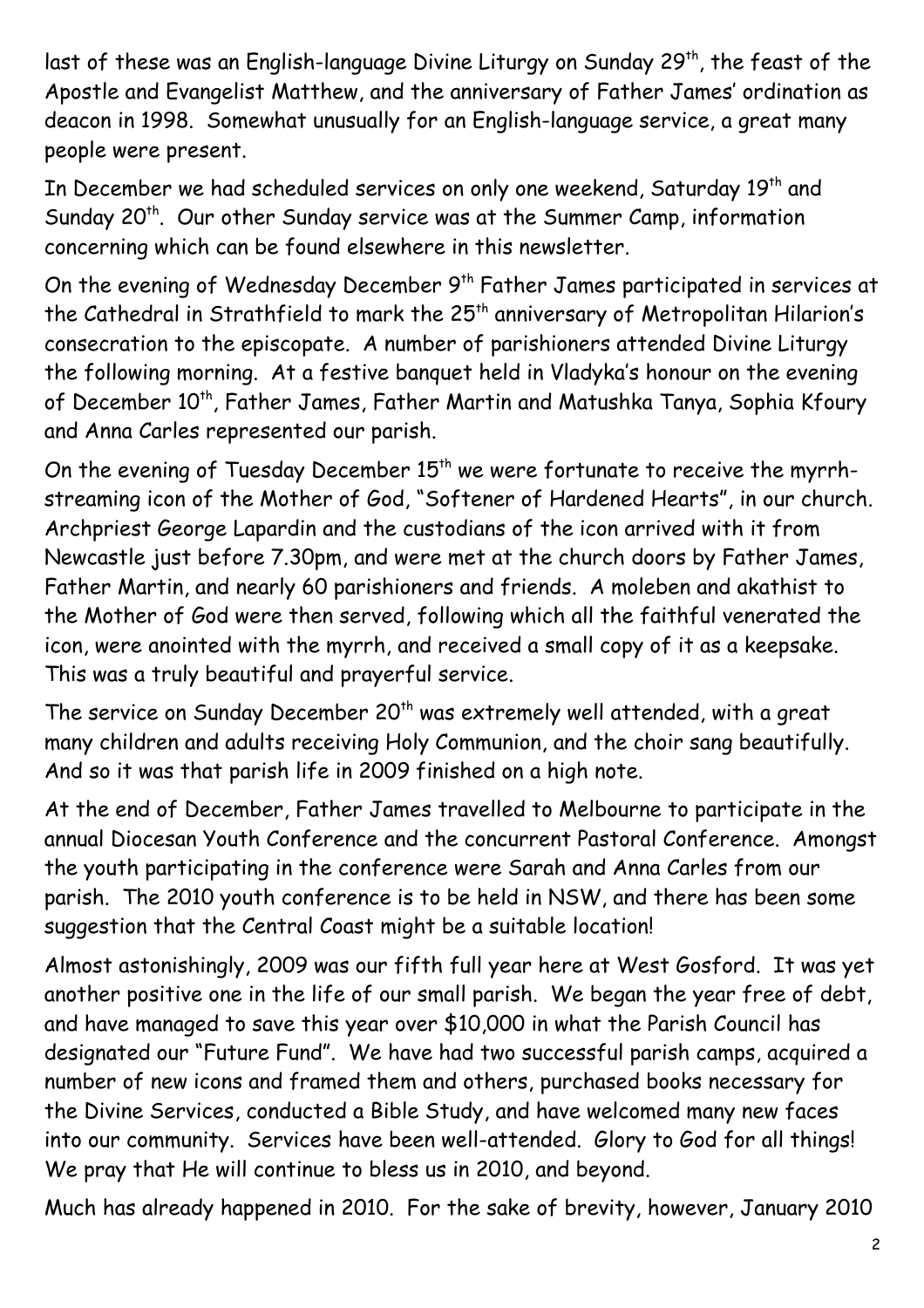news will be featured in the next issue of the Newsletter.

#### **PARISH LIFE: BIBLE STUDY**

In the last issue of the Newsletter it was mentioned that a Bible Study had commenced in July, the study being led by Ian Michie, a parishioner of the All Saints of Russia church in Croydon, PhD student in Ancient History, and a teacher with postgraduate qualifications in Orthodox theology. The study group was a small one, with twelve people involved, and trialled a course that Ian had put together for use in parishes of our Diocese. The group met 17 times between July and December, mostly on Thursday nights. For the most part each session involved reading through and discussing a chapter of the Gospel of Saint Mark, although there were two sessions at which DVDs were shown. At the final session on December  $17<sup>th</sup>$ , the group met at the Oriental Cafe in West Gosford, enjoying lively discussion, good company, and delicious Lenten food. Those participating found the study most interesting and informative, and all were grateful to Ian for preparing the study and travelling to Gosford to conduct it. This year, consideration will be given to the possibility of other studies, both evening studies and one-day "intensive" studies. Those with an interest in participating in such educational activities should let Father James know, as this will help him assess their viability.

#### **PARISH LIFE: AN ENGLISH-LANGUAGE MENAION PURCHASED**

In the 2008 Annual Report, mention was made of plans to purchase four complete sets in English of the Menaion, a set of twelve liturgical books essential for the Divine Services. The English-language Menaion was the only important liturgical book that we did not have. This was because each book cost approximately \$100.00, in addition to the cost of shipping them to Australia from the United States.

The term "Menaion" (which in Slavonic is 'Минея', or 'Minéya') means "of the month". Each volume contains the services for each day for an entire month. The Menaion is the largest collection of liturgical texts used in the Orthodox Church, and is therefore amongst the most important of the liturgical books owned by a parish. Outside of the Sundays of Great Lent, Holy Week, Bright Week, and the Sundays of the Pentecostarion, texts from the Menaion are used in every one of the Divine Services.

Up until now we have made use of an incomplete photocopied edition, supplemented when necessary by a borrowed loose-leaf edition. From 2004-2007, four copies of the relevant part of the Menaion were made before each service. In 2008-2009, the relevant parts for each year were identified at the beginning of the year, photocopied, and compiled in four spiral-bound volumes. Either way, this was a timeconsuming process that involved a great deal of planning by Father James.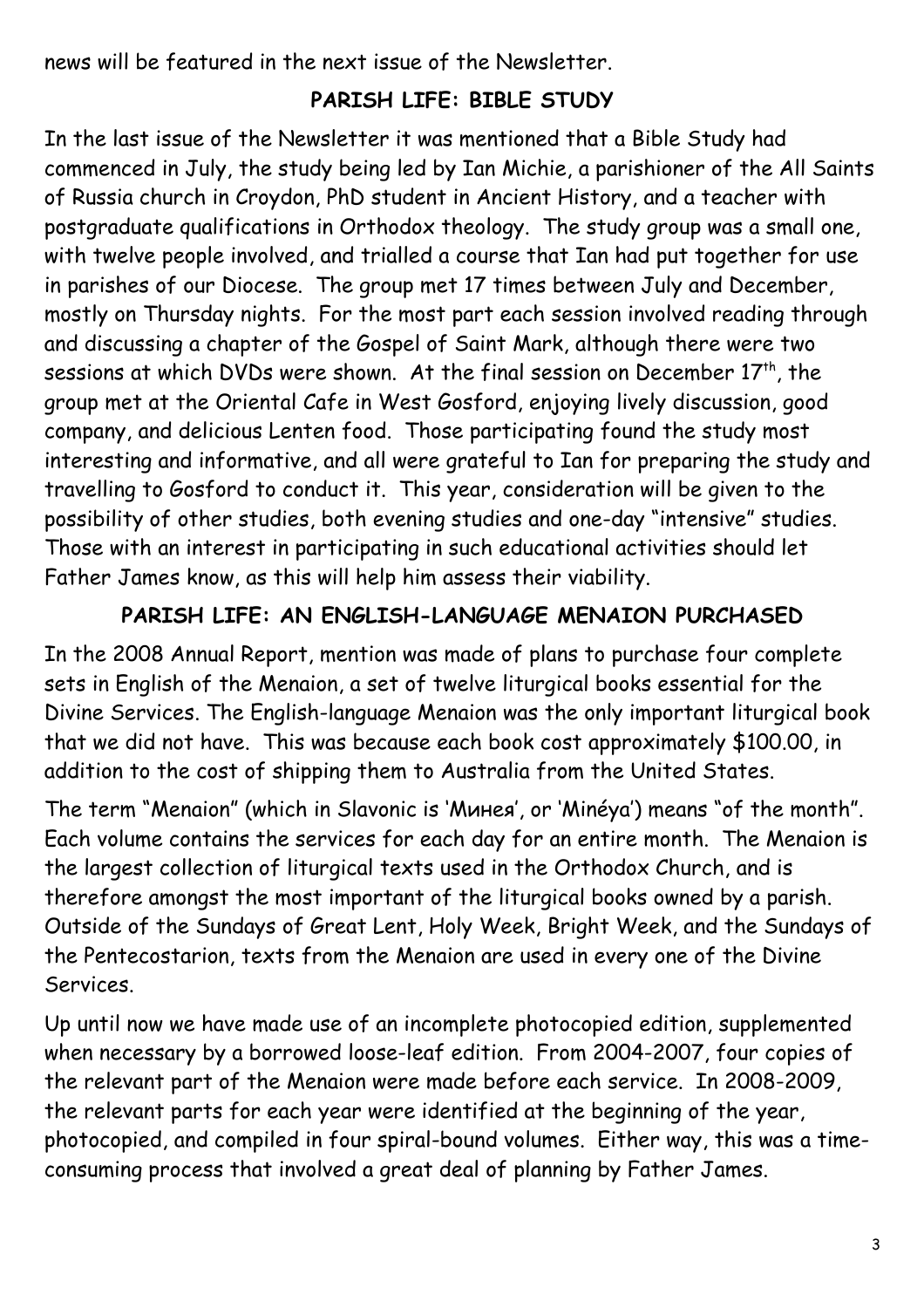Late in 2009 we found ourselves in a financial position to purchase these books. Four sets, each of twelve volumes, were purchased, a total of 48 books. The cost was a little over \$5000.00, the purchase made easier by a strong exchange rate at the time and a generous discount from the publisher. The books arrived late in 2009, and have been used during the services since.

Although significant, the cost of purchasing the Menaion was a one-off cost. Now that it has been purchased, it will last for as long as the books last. Even with frequent use, liturgical books tend to be in service for at least 25 years.

It has already been found that working with the liturgical books in their actual form better develops the liturgical skills and knowledge of those reading and singing in the services.

This was an important purchase of which the parish can be proud. It shows a confidence in the future of the parish, and an ongoing commitment to the use of English in the services, something that will become increasingly important as the years go by.

## **PARISH LIFE: 2010 ANNUAL GENERAL MEETING**

Once again, our parish is due to have an Annual General Meeting (AGM). An AGM is convened each year in order for parish members to hear the Parish Council and Auditing Committee report on the year just completed, and to elect a Parish Council to serve in the year ahead. This year, our AGM is likely to be held late in April, on Sunday 18<sup>th</sup>, Great Lent and Pascha making an earlier date impractical. The Parish Council will make a decision shortly concerning the timing of the AGM. By way of preparation, parish members and friends are asked to keep Sunday April 18<sup>th</sup> free, and to renew their parish membership. An article elsewhere in this Newsletter explains parish membership.

In discussions concerning the AGM, Olga Petroff has reminded the Parish Council that she although she remains willing to help, she would like to retire as Head Sister. Any of our parish ladies interested in taking on this role should talk to Father James, or to Olga.

#### **PARISH LIFE: CHURCH CLEANING**

For a number of years, regular church cleaning has been done by two or three hardworking volunteers, with occasional assistance on a Sunday from those present and willing to help. This has become increasingly hard to sustain, and so it is that the Parish Council has decided to put together a cleaning roster, whereby parishioners and friends take responsibility for cleaning on a fortnightly basis.

The idea is a simple one, and one that has worked effectively in other parishes of our Diocese. A group of three or four adults, plus children, is rostered to clean the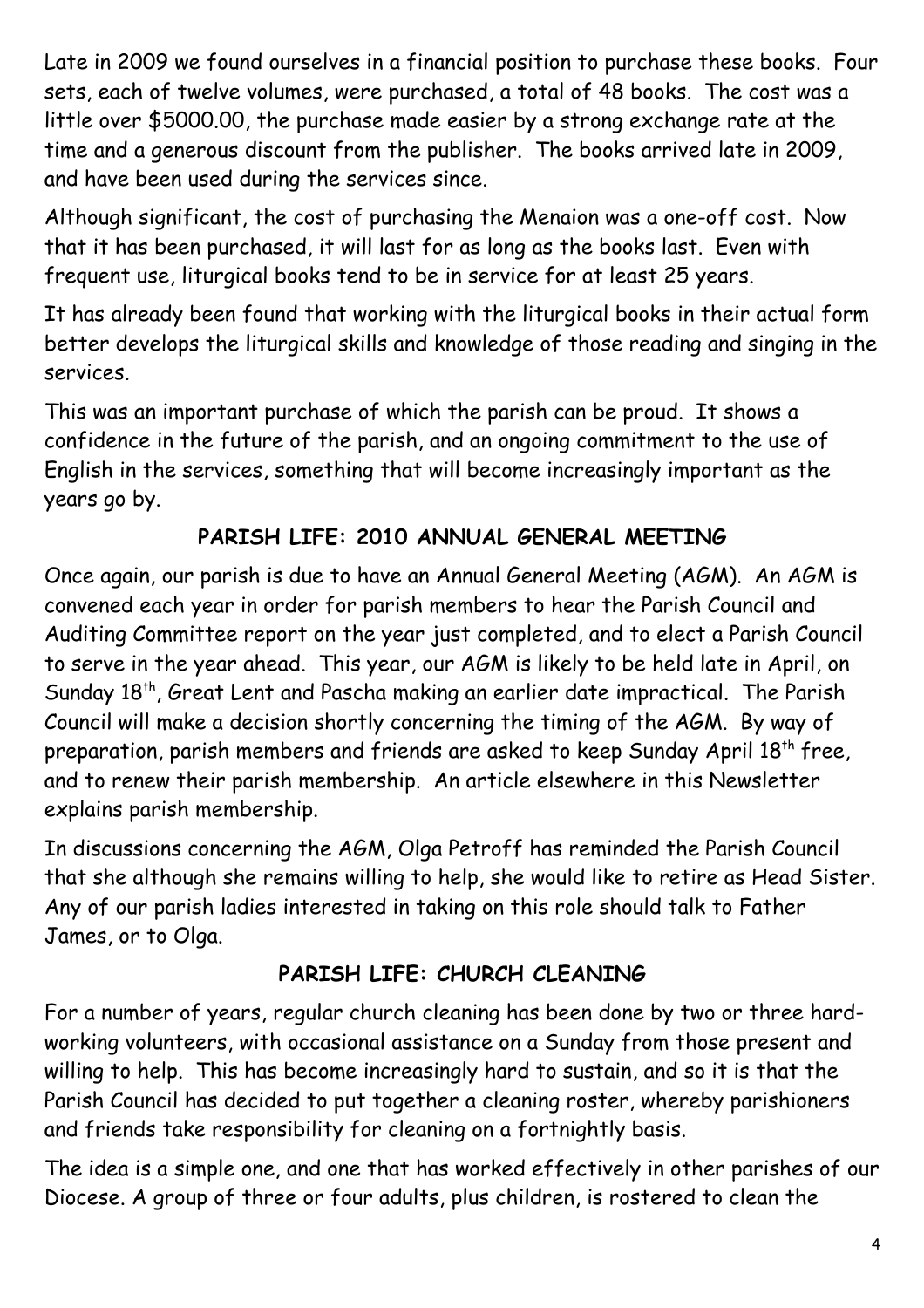church after each service. Each group forms itself; two small families might decide to work together, or one large family, or a group of friends. The more groups that there are, the better, as it reduces the number of times that each group is required to clean. With approximately 24 Sunday services remaining this year, it would be good to have around 12 groups, with each one cleaning twice.

Cleaning the church is fairly straightforward. The glass on the icons is wiped clean, and any old flowers removed. The oil lamps are filled and trimmed. Candle stands are wiped free of wax, and fresh oil is applied to ensure that cleaning the stands remains easy. Wax is scraped from the floor. Bins are emptied, the carpets are shaken and vacuumed, and the floor swept.

Ideally, cleaning would be done after each service. If this is not convenient, other arrangements can perhaps be made. Major clean-ups will still be undertaken 2-3 times a year: before Christmas, Pascha, and our parish feast-day.

Those willing to assist with church cleaning should talk to our head sister, Olga Petroff, (4342-4241) as soon as possible. It would be good to have a schedule drawn up by the beginning of March.

## **PARISH LIFE: OUR 2009 SUMMER CAMP, AND 2010 PLANS**

Our 2009 summer camp took place at Crosslands Convention Centre, Galston Gorge, over the weekend of December 12-13. The camp, dedicated to the Holy Apostle Andrew the First-Called, began on Friday night and finished on Sunday afternoon. Highlights included the low ropes activity on Saturday morning; swimming and canoeing on Saturday afternoon; a fish BBQ on Saturday evening; with games in the



dark and singing afterwards; services Saturday afternoon and Sunday morning; and a play based on the life of Saint Andrew. Although smaller than the winter camp, it was nevertheless a great success. Matushka Marie has since put together a photo-collage of the camp, also on display in the church hall.

Unfortunately, Crosslands will not be available for our winter camp this year, the kitchen and dining area undergoing major renovations during June and July. Moreover, the site is also still a little big for

our summer camps at this stage, the summer camps being less well-attended in view of end-of-school and other activities at that time. We nevertheless plan to have a winter and summer camp this year, and the search for another location is underway. Read this Newsletter for more information.

## **PARISH LIFE: PARISH COUNCIL NEWS**

Our Parish Council met regularly during 2009, carefully reviewing parish finances and activities. After a summer break during January 2010, the Parish Council is due to meet for the first time in 2010 on February 9<sup>th</sup>. At this meeting, the Parish Council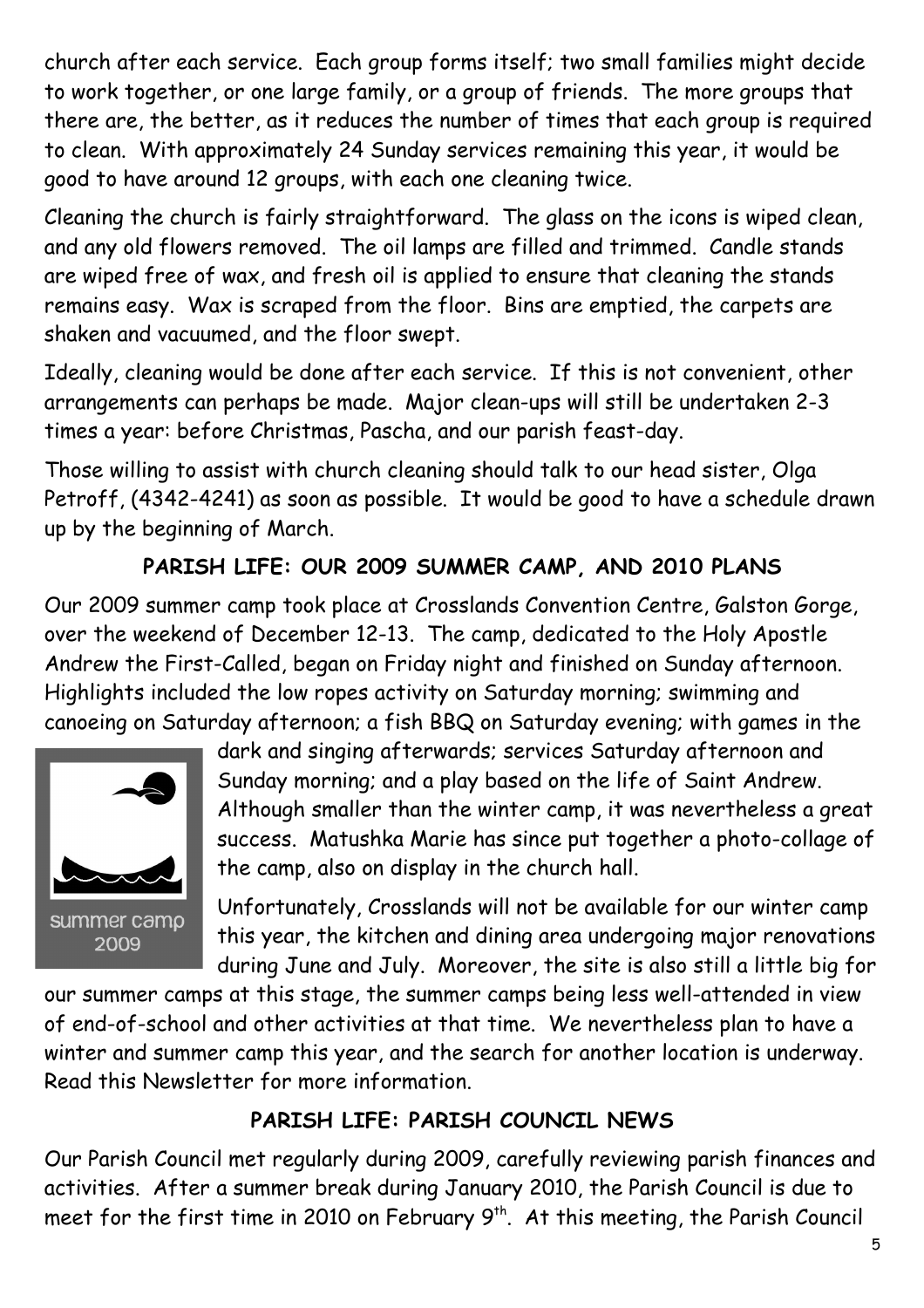will consider reports on the financial position of the parish as at December 31 $^{\rm st}$ , 2009, and will give thought to parish life in the year ahead. The financial reports to be considered by the Parish Council will, in time, be included in the Annual Report to be presented to our AGM in April 2010.

### **PARISH MEMBERSHIP**

The rules governing parish membership are set out in the Normal Parish By-Laws ("the By-Laws") of the Russian Orthodox Church outside Russia (ROCOR). A person may become a member of a ROCOR parish if they are an Orthodox Christian, have reached the age of 18 years, pay the established membership dues, make their confession and take Holy Communion not less than once a year, and tend to the moral and economic welfare of the parish.

In our parish, the annual membership fee is \$20.00. Membership is granted for a calendar year; that is, from January to December. New members gain the right to vote only after 6 months of membership. Those new members who transfer membership from another ROCOR parish may vote immediately.

Parish members are now asked to renew their parish membership, and regular worshippers are invited to consider becoming members. This is particularly important in view of the fact that our AGM will be held in April 2010.

Paragraph 12 of the By-Laws requires any person wishing to become a member of a parish to make a written application to the Parish Council. To make this easier for everyone, our parish has developed an 'Application for Parish Membership' form. A copy of this form is enclosed with this Newsletter.

Photocopies of this form can be made, or copies downloaded from our website. Some forms are also available at church. Please ask at the candle desk!

Parish members are asked to complete the 'Application for Parish Membership' form upon annual renewal of membership. This helps ensure that parish records are up-todate and that personal details remain correct.

Completed membership forms should be given to our Parish Council secretary, Katya Marcotrigiano, or to any Parish Council member.

# **PARISH LIFE: SCHEDULES OF SERVICES**

The Summer 2009-2010 Schedule of Services, covering services from December to February, is now almost at an end. There are quite a few services still scheduled for February. Apart from our regular Sunday services, we will have Great Compline at 7.00pm on the first four evenings of Great Lent, and Vespers each Sunday evening. These services are very beautiful and soul-profiting, and all who can are encouraged to attend.

Parishioners and friends of the parish can expect the Autumn 2010 Schedule of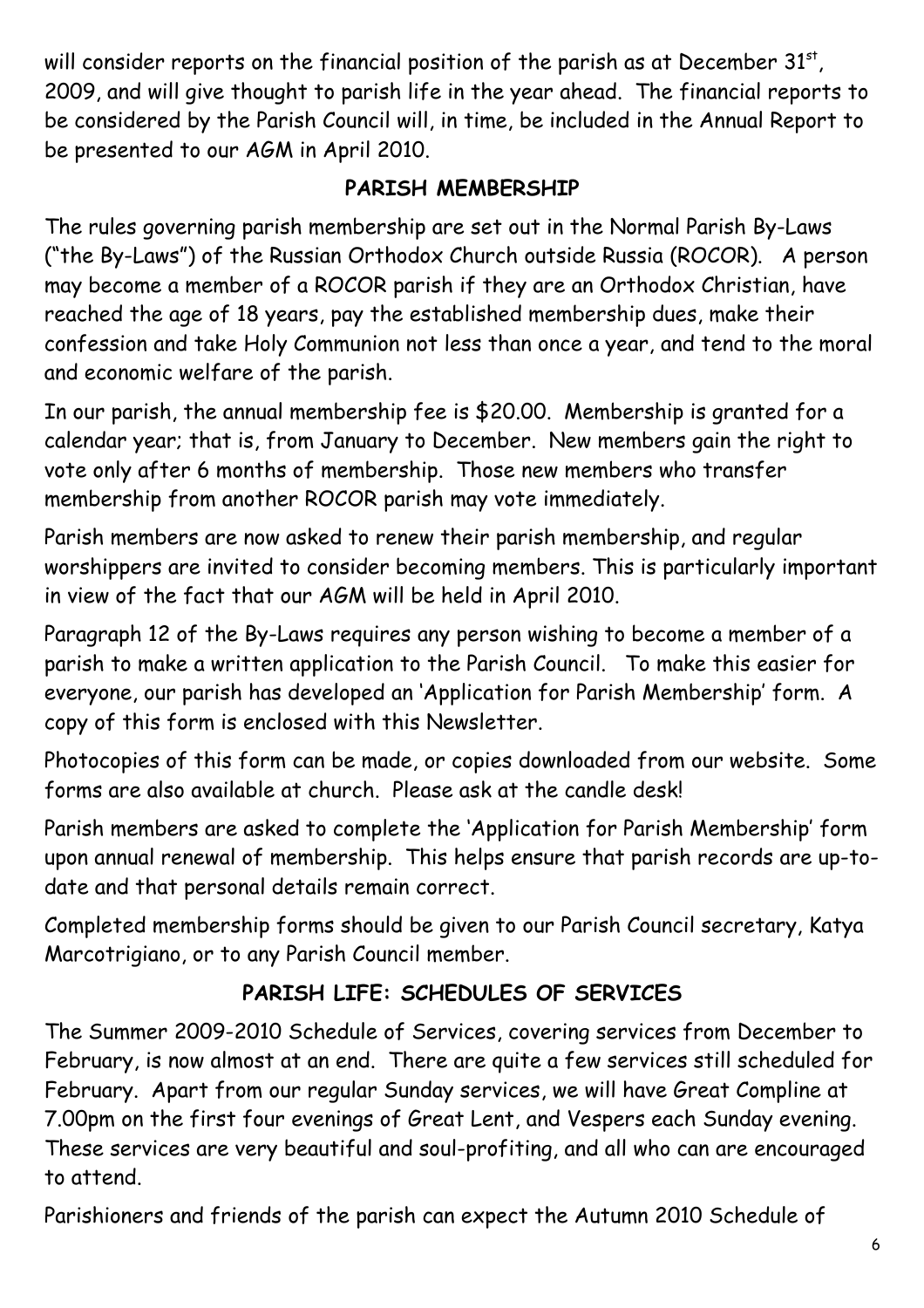Service to be available in church and on the website by February 21. It will include the services for Holy Week, Pascha and Ascension. Pascha this year falls on April 4, and, God willing, we will have a midnight service here in Gosford.

#### **CHURCH LIFE: CHARITABLE COLLECTIONS**

Every year in our Diocese, there are a number of collections taken up to assist various charitable causes. In February there are collections to assist Orthodox Action – Melbourne and the Holy Trinity Seminary in Jordanville, New York; on Palm Sunday there is a collection for the Russian Ecclesiastical Mission in the Holy Land; in November there is a collection for the Synod of Bishops' Charitable Fund, now known as the 'Fund for Assistance'; and in December there is a collection for Orthodox Action – Sydney. The two Orthodox Action groups both assist the needy in Russia in various ways. There are also occasional appeals, such as the appeal in 2009 and 2010 to assist the Saint Vladimir Memorial Church in New Jersey.

In addition to these Diocesan appeals, our parish undertakes special charitable collections during the three major fasting periods: Great Lent, the Apostles' Fast, and the Nativity Fast. This helps us link prayer, fasting and almsgiving. We also have occasional special appeals for various causes, such as projects with the life of the Diocese.

In 2009, we collected nearly \$2000.00 for the Diocesan collections, and just over \$1000.00 for our parish collections. Full details of each collection will be set out in our Annual Report.

The two "February" collections will take place in our parish on February 21<sup>st</sup> and March  $7<sup>th</sup>$  respectively. Collection envelopes will be available in church from February 7<sup>th</sup>.

With Great Lent beginning, we will have our usual "money box" collection. This year, we will collect for the ROCOR Mission in Haiti, assisting those suffering from the devastating earthquake there in January. For those wishing to learn more about the work of the ROCOR Fund for Assistance in Haiti, there is much information of the ROCOR website: www.russianorthodoxchurch.ws. Money boxes should be available by the beginning of Great Lent. Please give generously!

## **PARISH LIFE: THINGS TO HELP WITH**

People often ask if there is something that they can assist with in parish life. As our parish has grown considerably over the last few years, there is certainly a great deal more to be done than before, and any assistance is always welcome. The need for help with church cleaning has already been mentioned. There are also a number of other tasks with which people may wish to assist.

One is the preparation of this Newsletter. Father James has usually prepared it,